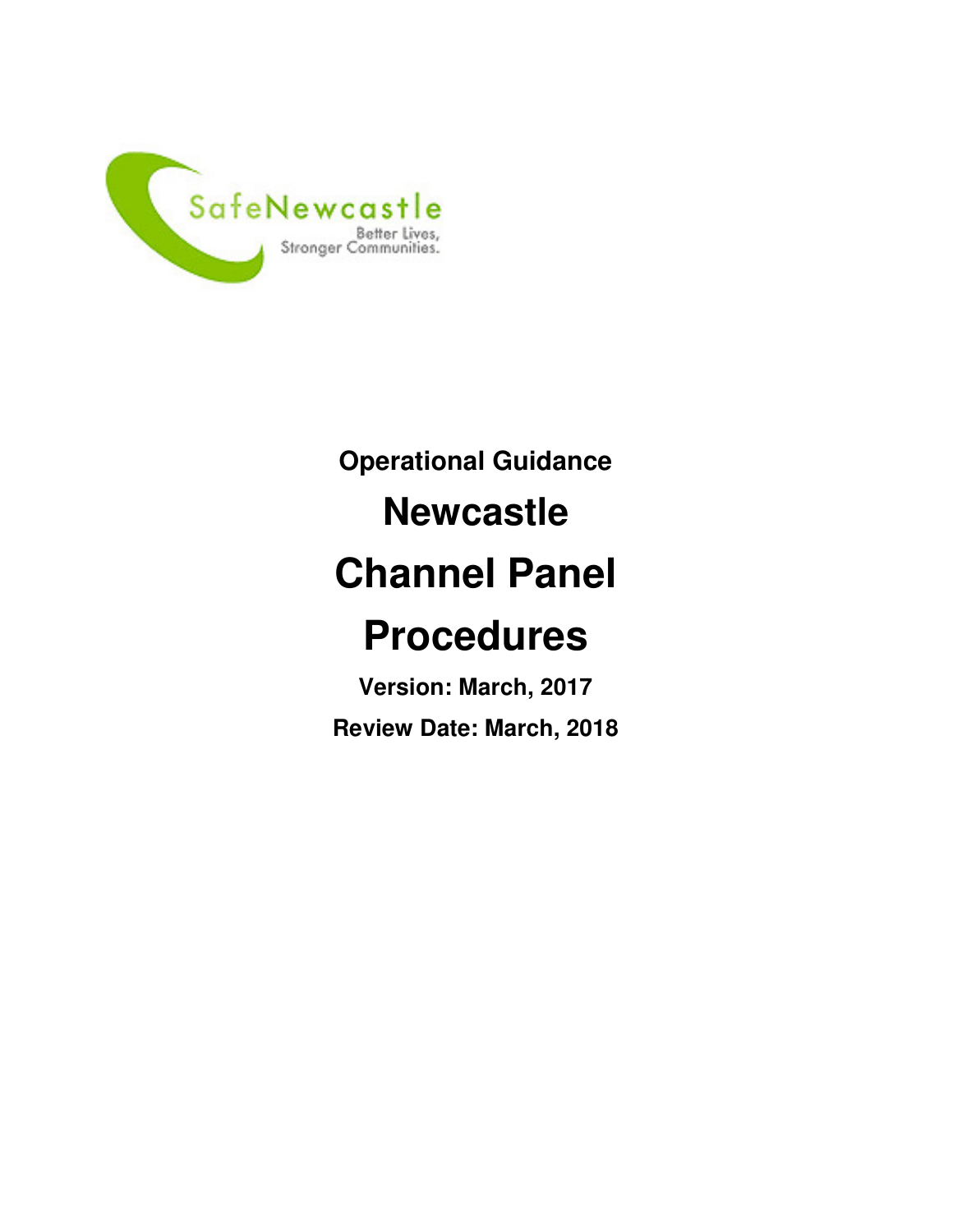### **Contents:**

| <b>Channel: Our Approach</b>                               |                |
|------------------------------------------------------------|----------------|
| <b>Channel: Statutory Framework and Responsibilities</b>   | 1              |
| The Channel Programme: Local Arrangements                  | $\overline{2}$ |
| The Channel Programme: Panel Meetings                      | 3              |
| <b>Information Sharing</b>                                 | 3              |
| <b>Participant Consent</b>                                 | 4              |
| <b>Confidentiality</b>                                     | 5              |
| <b>Appendices</b>                                          |                |
| A: Newcastle Channel Multi-Agency Panel                    | 6              |
| B: Newcastle Channel Single Points of Contact              | 9              |
| C: Newcastle Channel Panel Referral Process                | 10             |
| D: Newcastle Chanel Panel: Common Vulnerability Factors    | 11             |
| E: Newcastle Channel Panel: Undertaking of Confidentiality | 12             |

### Why this operational guidance is needed:

The 'Channel' programme a process that works to identify a person who would benefit from early intervention and support away from the threat of radicalisation. It is a key part of Prevent; one of the 4P's of the UK's CONTEST counter-terrorism strategy.

This operational guidance responds to a number of statutory asks and sets out a multi-agency approach to safeguarding people from potentially becoming a terrorist or supporting an extremist cause. This guidance uses existing collaboration between Newcastle City Council, the NHS, Police and a range of other partners and agencies. It is not about creating a new process.

We can be proud that Newcastle is seen to be a safe place to live, work, learn or play; where people from a wide-range of backgrounds get on. The Channel process is part of a shared commitment to help sustain that.

If you want to talk to someone about this operational guidance, please contact:

Paul Staines: 0191 277 7524 paul.staines@newcastle.gov.uk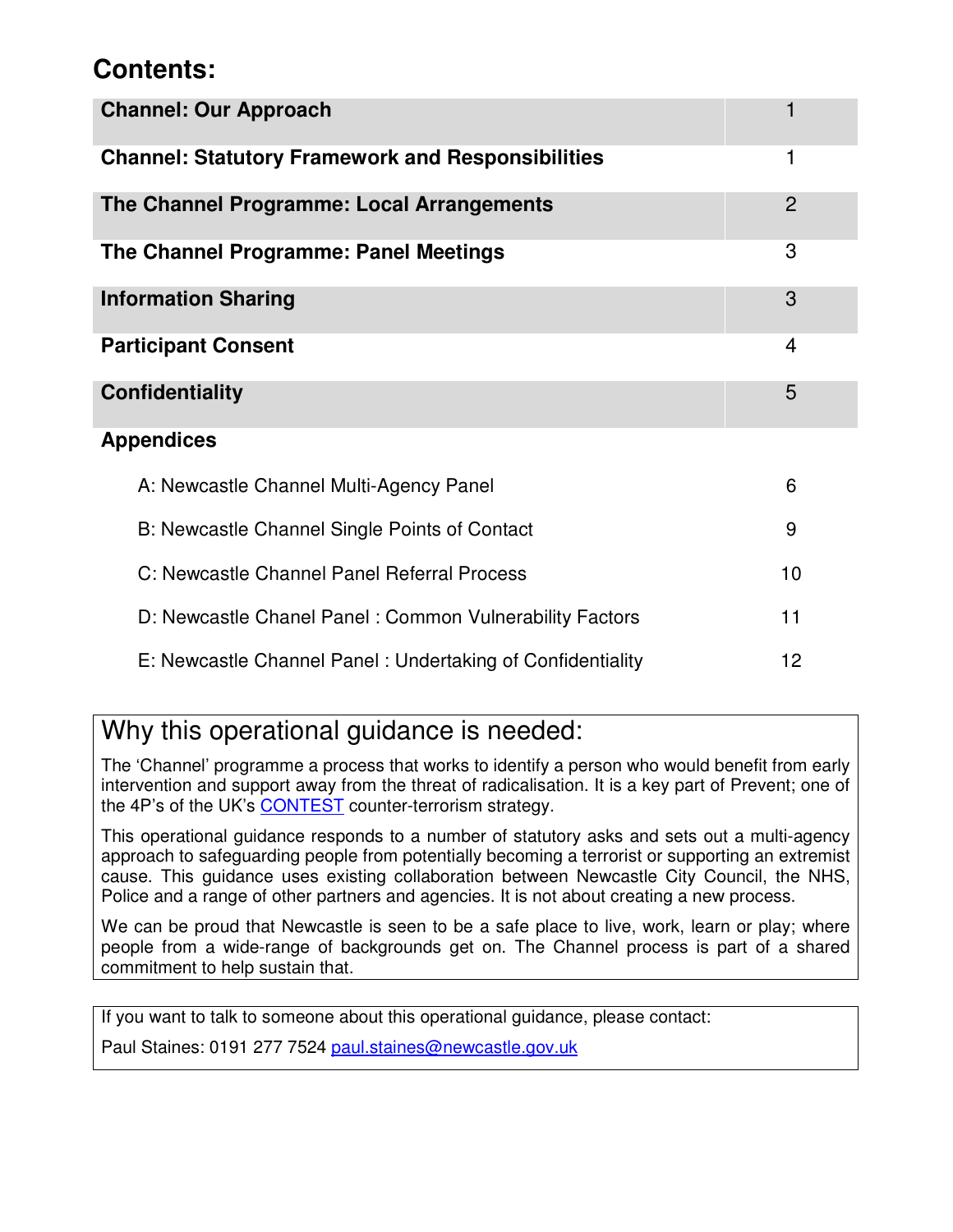## Channel: Our Approach

1.1 In Newcastle, we are clear that vulnerable people being targeted for radicalisation into violent extremism and terrorism, whatever its form, will be safeguarded. This approach will underpin delivery of our legal commitments. Arrangements accord with Channel Duty Guidance.

1.2 The Channel programme is a nationally prescribed approach to ensure that individuals targeted for radicalisation are protected. In Newcastle we will ensure professionals from partner agencies are brought together to work on solutions bespoke to each individual's circumstances.

1.3 There is no single way of identifying a person vulnerable to radicalisation. The Channel programme forms a part of Newcastle's overall Prevent strategy and this procedure document provides a multi-agency approach to identifying, supporting and safeguarding referred individuals as well as the wider city. The process will be led by Safe Newcastle.

### Channel: Statutory Framework and Responsibilities

2.1 The Counter Terrorism and Security Act, 2015 is intended to ensure effective local cooperation and delivery of the Channel programme. In practice, the legislation requires:

- Local authorities to ensure that a multi-agency Channel panel exists in their area;
- That Local authorities chair that panel;
- That panel meetings develop a Support Plan for individuals accepted as Channel referrals;
- The panel considers alternative forms of support, including health and social services, where Channel is not appropriate; and
- All panel partners, so far as appropriate and reasonably practicable, co-operate with the police and panel in the carrying out of their functions.

2.2 Channel Duty Guidance has been issued under sections 36(7) and 38(6) of the Counter-Terrorism and Security Act 2015 (the CTS Act) to support panel members and partners of local panels. Sections 36 to 41 of the CTS Act 2015 sets out the duty on local authorities and partners of local panels to provide support for people vulnerable to being drawn into terrorism.

2.3 Safeguarding and promoting the welfare of children, young people and adults is everyone's responsibility. Local authorities have a statutory duty to safeguard children, young people and adults in relation to their social services functions. Section 11 of the Children Act 2004 places duties on a range of organisations and individuals to ensure their functions (including any that are contracted out) have regard to the need to safeguard and promote the welfare of children.

2.4 Working Together to Safeguard Children 2015 sets out legislative requirements and expectations in individual services to safeguard and promote the welfare of children. Channel is referenced at paragraph 28.

2.5 The Care Act, 2014 places adult safeguarding on a statutory footing. Local authorities are required to have Safeguarding Adults Boards in their area, and to take the lead in safeguarding enquiries. The Board is expected to provide strategic leadership to the work of the local authority and partner agencies on the development of policy and practice to safeguard adults at risk.

2.6 Whilst radicalisation is a safeguarding issue, it is also recognised that not all Channel referrals may meet the criteria for statutory safeguarding involvement, particularly in relation to adults.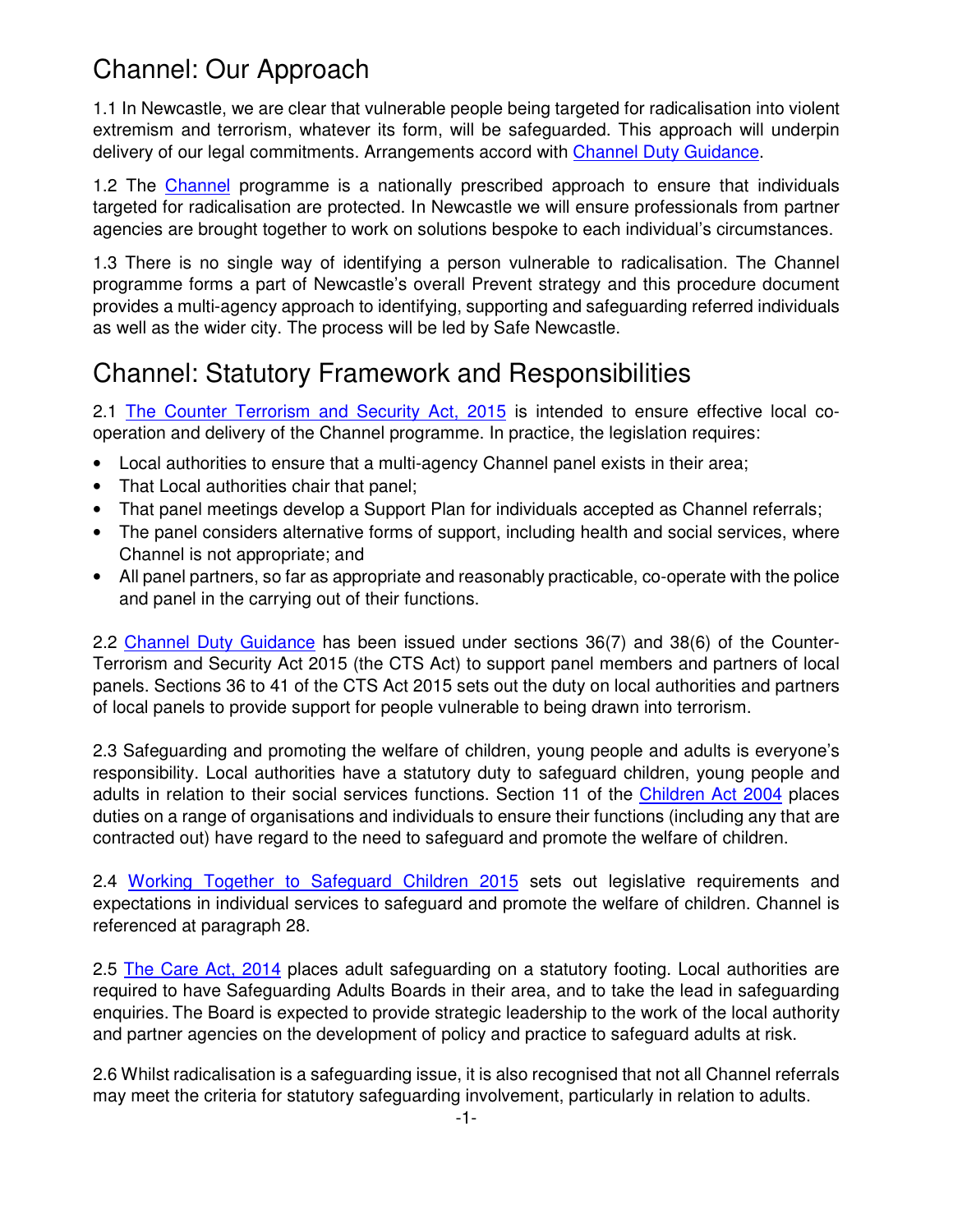## The Channel Programme: Local Arrangements

3.1 Channel is an intervention focusing on support at an early stage - sometimes referred to as the "pre-criminal space". Newcastle's Channel programme partners will work to:

- Identify individuals at risk;
- Assess the nature and extent of that risk;
- Develop the most appropriate Support Plan for individuals concerned; and
- Support the strategic lead of Safe Newcastle in development of local policy and practice

3.2 Channel will ensure that any vulnerable child, young person, or adult regardless of faith, ethnicity, age or postcode receives support before their vulnerabilities are exploited by others who want them to embrace or act-out terrorism or support others into extremist ideologies.

3.3 Success in safeguarding individuals, families, groups and the wider city is dependent on the co-operation and co-ordinated activity of partner agencies and consent of those involved. Channel will be most effective if people are referred in a consistent manner and individuals fully engaged.

3.4 Existing referral routes and forms, known by staff across safeguarding partnerships, will be used to identify an individual who might benefit from a Prevent referral. This provides efficiency of process, avoids an individual inadvertently 'falling through the net' and enables a range of safeguarding options to be considered outside of the Channel programme. Safe Newcastle's lead officer (Head of Safe Newcastle) will consider any referral once appropriate consents have been provided through safeguarding. Safeguarding partnerships will hold responsibility until that point.

3.5 Safe Newcastle's lead will be supported by a Channel Multi-Agency Panel (with terms of reference set out at Appendix A). Safe Newcastle will be responsible for agreeing, with partners, an appropriate course of action to any Prevent referral. This will not necessarily be a Channel Panel meeting, but may see recourse to safeguarding professionals or to no further action. Members of the Multi-Agency Panel will form the basis of any Channel Panel held to provide continuity and to develop local expertise, experience and accountability. Risk is a theme that runs through the entire Channel process; risk to the individual, to the public and to partner organisations who do not respond. Ownership of risk will lie with the Channel Multi-Agency Panel.

3.6 Channel panels will meet as required. It is not proposed this is every month as suggested in national guidance. This reflects the current number of referrals in Newcastle and avoids unnecessary administrative burden on partners. Newcastle is generally a safe place and the Channel Panel process will assist in ensuring it remains a place where people from different backgrounds get on.

3.7 Review meetings for individual engaged through Channel Panel referral will be arranged at 6 and 12 months intervals, based on the circumstances of the individual, and considered at the Channel Multi-Agency Panel.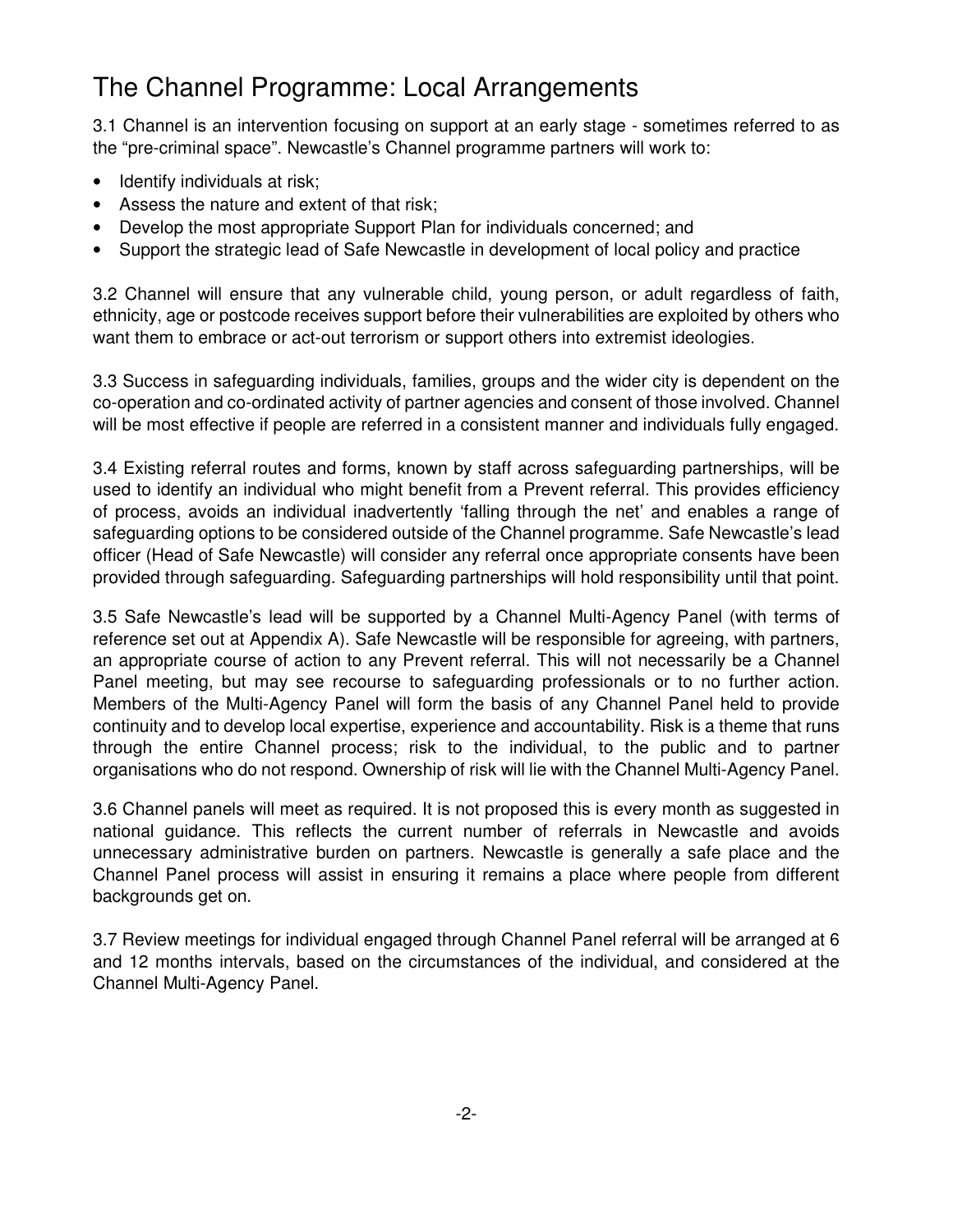# The Channel Programme: Panel Meetings

4.1 The Channel Multi-Agency Panel will determine if an individual should be referred into the Channel programme following a preliminary assessment of key risks. Channel Panel members will be drawn from appropriate agencies as determined by the Channel Multi-Agency Panel. Panel members will intentionally be different for each referral reflecting the particular vulnerabilities and circumstances of the person being referred. A Single Point of Contact sets out named officers within key organisations the Channel Multi-Agency Panel can call upon - see Appendix B.

4.2 If the individual to be discussed is a child known to Children's Services, or if there is concern a child might be at risk of significant harm, the relevant social worker will be present and be involved in all decisions about the child. Similarly if the individual is a vulnerable adult the relevant social worker will be present and involved in all decisions.

4.3 **Newcastle's Channel Panel Referral process** is précised as a flowchart at Appendix C.

### Information Sharing

5.1 Information sharing for the Newcastle Channel Panel process will be covered by the Safe Newcastle Information Sharing Protocol and associated information schemes, including for complaints and potential breaches (internal and external). Partner organisations will be responsible and accountable for any misuse of information supplied, including any consequences for this by its employees, servants or agents.

5.2 Those involved in this process commit, on behalf of their organisations, to present all relevant information. This is for the benefit of the individual and wider society to enable an appropriate response to be found to possible vulnerabilities. Information will be provided as soon as practicably possible with an indicative timescale of no more than five working days for all correspondence. Effective information sharing is key to the delivery of Prevent. This will require the sharing of personal information between partners. As a multi-agency process, existing collaboration can help to support those at risk. Prevent guidance covers **personal** and **sensitive personal** data about specific individuals at risk of radicalisation held by any Channel partner agency that is necessary and proportionate to share for the purposes of reducing risk. Information sharing may include:

- Name, date of birth, address(es), aliases and gender
- Information relating to recent contact, including meetings, sightings, phone calls and others present at the address/meeting
- Details of attendance/non-attendance at appointments and attendance at other settings, including emergency departments/other health settings
- Information about attitude, demeanour and behaviour
- Information about Court Orders, bail conditions and other legal issues
- Historic relevant information, such as previous convictions, family or relationship history, other safety concerns or substance misuse issues
- Information regarding housing or accommodation issues/options
- Information about children's attendance and behaviour at school
- Other information relating to risks facing the victim or persons identified as at risk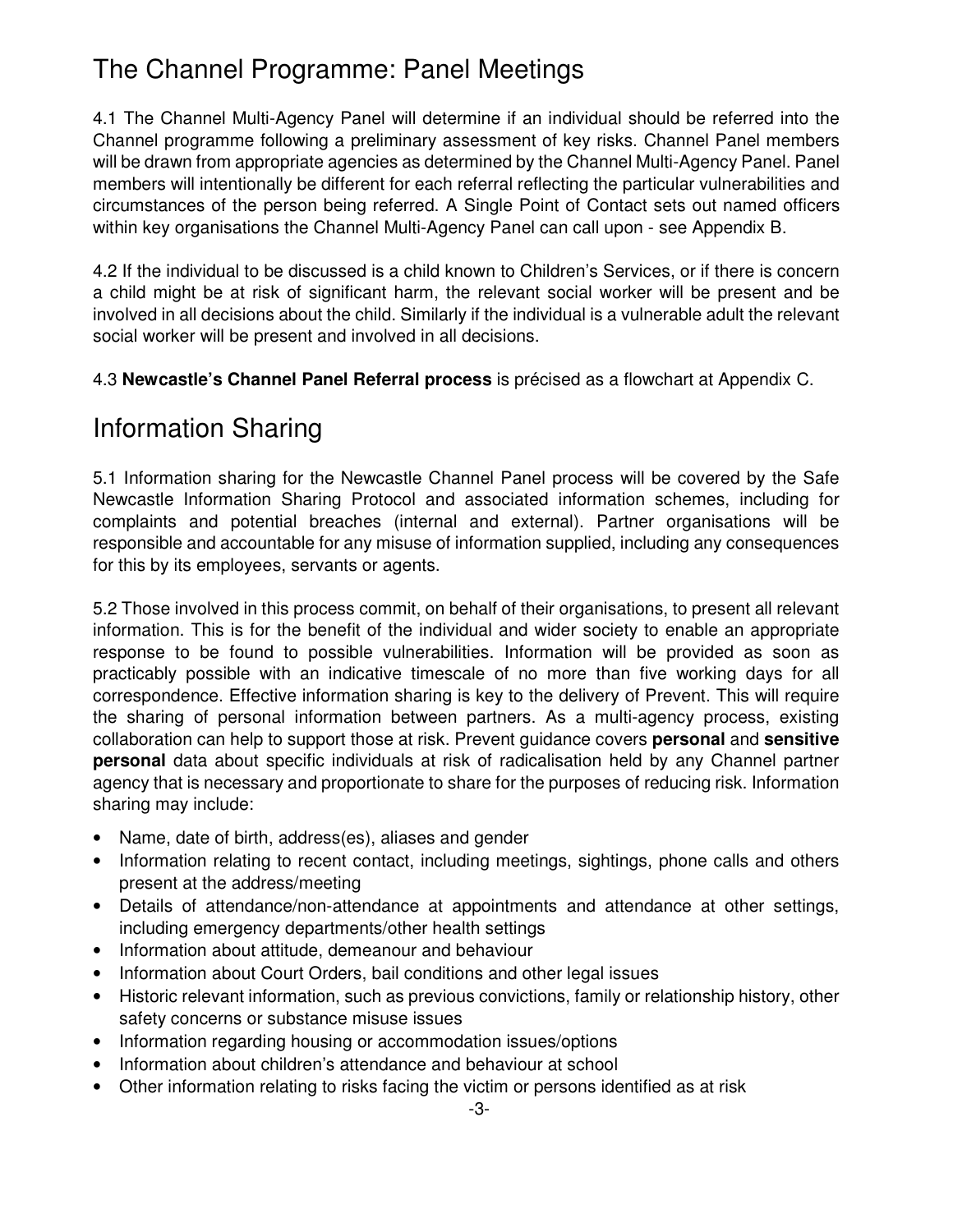5.3 Prevent information will be shared only for the purposes for which it is provided and will be stored securely and open only to those with a legitimate interest. Use of information for another purpose is only permitted in exceptional circumstances and where disclosure would be lawful, proportionate and justifiable (including in accordance with the Data Protection Act, 1998). Information will be retained no longer than is necessary to achieve the specific objective and will then be destroyed. Disposal of information will be the responsibility of the partner organisation.

5.4 Channel Multi-Agency Panel members will make every effort to provide time to meet and consider each referral, prioritising this work as a key safeguarding issue. All organisations involved commit to take from each referral any lessons learned, including around policy, practice and training. Reporting on this will be the responsibility of Safe Newcastle's in consultation with the Channel Multi-Agency Panel.

### Participant Consent

6.1 Our default position will be, wherever possible, to seek consent from an individual to share their information. Our expectation is that consent will be sought from the organisation making the referral. There will be times, however, when seeking consent may not be possible as it might prejudice an intended outcome/there are gateway exemptions that permit sharing without consent. These are:

- **Crime and Disorder Act, 1998:** Section 115 confers a power to disclose information to a relevant authority on a person where disclosure is necessary or expedient for the purposes of the Act. Section 17 of the Act includes a duty for relevant authorities to do all they can to prevent crime and disorder in their area
- **Common Law Powers:** Decisions to share for policing purposes are covered by the Code of Practice of Police Information (MOPI). This defines policing purposes as: protecting life and property, preserving order, preventing the commissioning of offences, bringing offenders to justice, and any duty or responsibility of the police arising from Common or Statute Law
- **Local Government Act 1972:** Section 111 provides for local authorities to have 'power to do anything which is calculated to facilitate or is conducive or incidental to the discharge of any of their functions'
- **Local Government Act 2000:** Section 2(1) provides that every local authority shall have the power to do anything which they consider is likely to achieve the promotion or improvement of the economic, social or environmental wellbeing of the area'
- **National Health Service Act 2006 and Health and Social Care Act 2001:** Sections 251 and 60 respectively provide a power to the Secretary of State to make regulations governing the processing of patient information
- **Offender Management Act 2007:** Section 17 enables disclosure to and from providers of probation services by or to Government Departments, councils, police and others where disclosure is for probation purposes or is connected to the management of offenders

6.2 If an organisation cannot obtain consent, or consent is refused, personal information cannot be shared. Here, our process will be that the issue is referred to the Channel Multi-Agency Panel to determine the most suitable partner to try and gain consent/consider support through mainstream services or through other aspects of the UK counter terrorism strategy.

6.3 **Consent to participation in the Channel programme:** Participation is voluntary. Section 36(4)(b) of the Counter Terrorism and Security Act 2015 requires consent to be given by an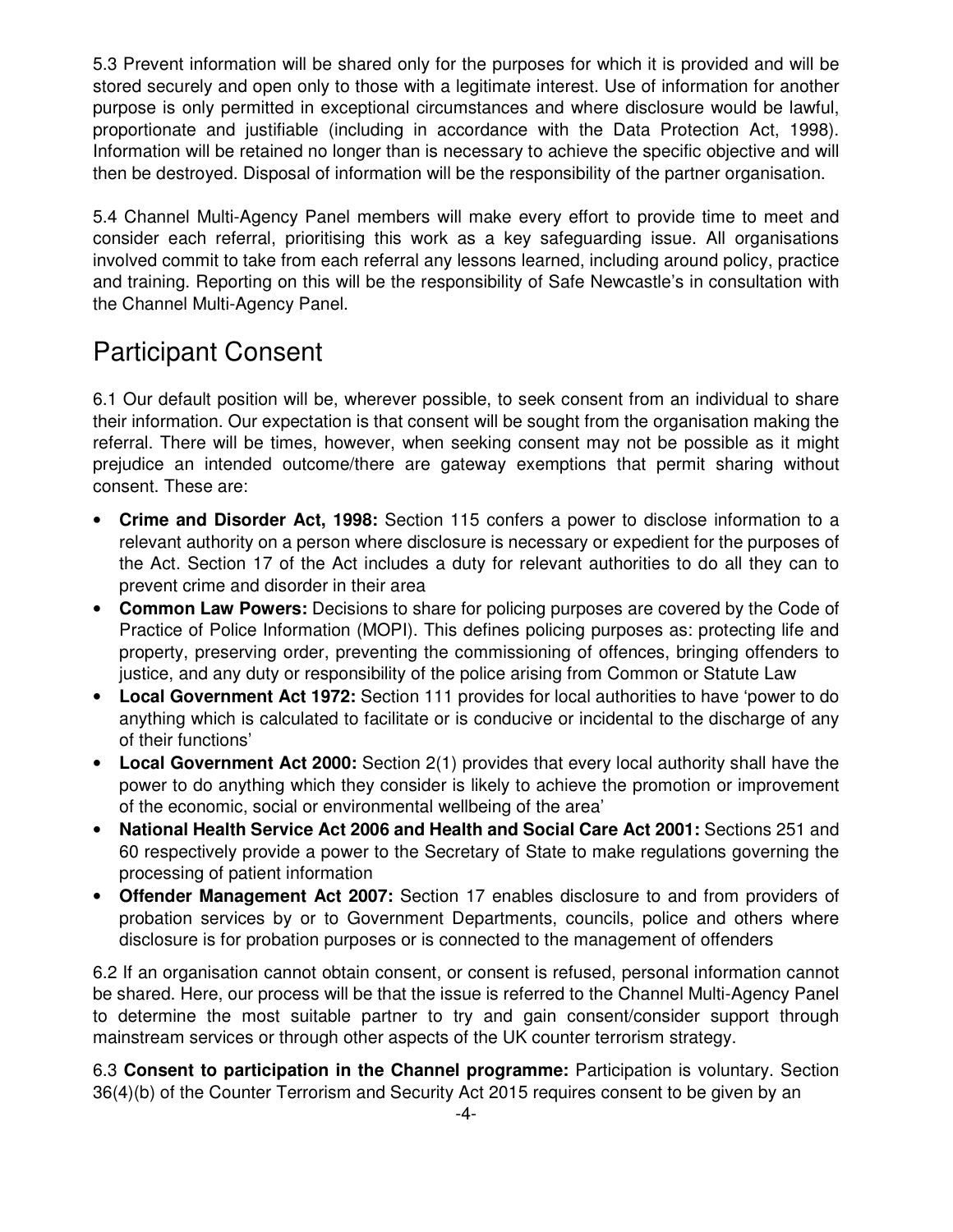individual in advance of support being put in place and by a parent/guardian in the case of a child. Individuals receiving support through the Channel programme must be aware they are receiving this as part of protecting people from being drawn into terrorism, what the aims of the programme are and what an individual can expect (support). Where an adult does not wish to continue into Channel, it maybe appropriate to provide alternative support through mainstream services or through other aspects of the UK counter terrorism strategy. In these cases, consent will be considered through the Channel Multi-Agency Panel route.

6.3 In the case of a child, there may be circumstances when a parent / guardian does not consent for the child to be supported through the Channel programme. However, if the child is thought to be at risk from significant harm, whether physical, emotional, mental, intellectual, social or behavioural harm (as defined by section 31(9) of the Children Act 1989), then the law requires that Children's Services must be involved in decisions about the child. There may be grounds where the Channel Panel and Children's Services determine a child is in need (as defined by section 17 of the Children Act 1989) to child protection, including through the Channel programme. In such cases, statutory assessments may need to be carried out under sections 17 or 47 of the Act to avoid risk from significant harm. Where a child or parent /guardian does not wish to continue into Channel, it maybe appropriate to provide alternative support through mainstream services or through other aspects of the UK counter terrorism strategy. In these cases, consent will be considered through the Channel Multi-Agency Panel route.

### **Confidentiality**

7.1 All partners involved in the Channel programme commit to confidentiality. Agencies respect that at least one partner organisation considers vulnerabilities presented are important enough to outweigh the duty of confidence to the individual. Agencies agree that no information will be shared outside of Channel Panel meetings without express consent of the agency providing it. Chanel Panel members will all sign a confidentiality statement for each Channel case (see Appendix D). Failure to comply will be considered a breach of subject confidentiality and confidentiality of the agency concerned. This does not preclude or prevent existing or future support being provided. Records will be kept by Safe Newcastle.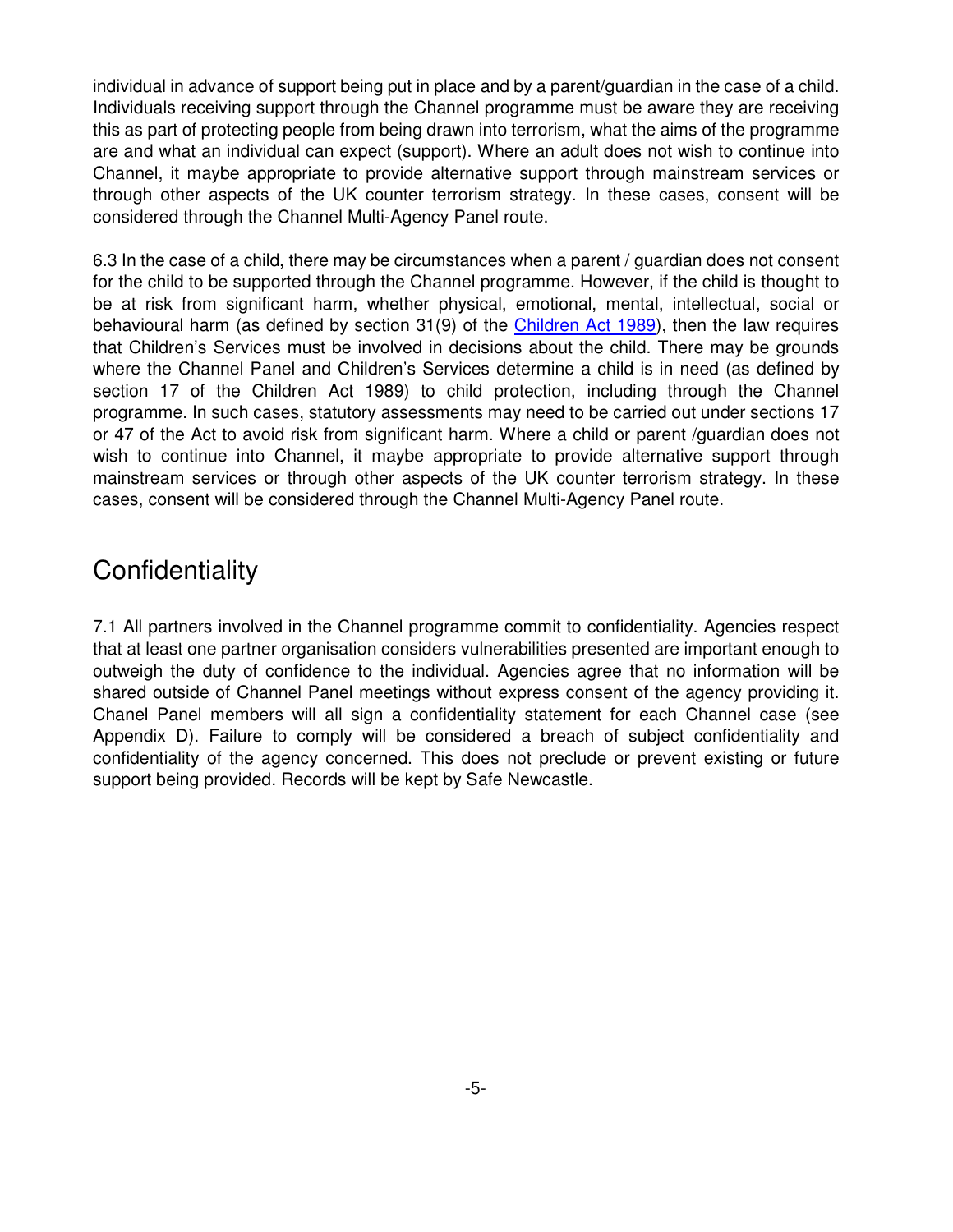#### **Newcastle Channel Multi-Agency Panel: Terms of Reference**

#### **A. Purpose and Focus:**

- 1. Channel is an early intervention programme that seeks to develop an appropriate support package to protect, support and divert people away from the risk they may face being radicalised into terrorist-related or other extremist activity
- 2. The Channel programme will look to safeguard children, young people and vulnerable adults at risk of radicalisation or recruitment into all forms of terrorism

#### **B. Aims:** This group will:

- 1. Provide consistent, multi-agency operation of Channel programme arrangements within the city of Newcastle upon Tyne, supporting the oversight and decision-making of strategic safeguarding and community safety groups operating across the city
- 2. Provide a single and multi-agency point of entry for Prevent referrals through safeguarding, assessing the best response for individuals who live, work, learn or study in Newcastle who are identified as potentially vulnerable to radicalisation
- 3. Determine whether the Channel programme would be an appropriate method of support for vulnerable individuals who have been referred
- 4. Establish and contact staff needing to support individual Channel Panel meetings held, to help steer vulnerable people away from supporting violent extremism
- 5. Ensure there is no discrimination in delivery of interventions on the grounds of faith, ethnicity, age, geography or postcode. Also race, (dis)ability, sexual orientation or gender identity
- 6. Ensure the confidentiality of individuals is respected and where cases are not deemed suitable for Channel, sign these off at the earliest opportunity or refer to other appropriate safeguarding mechanisms or areas of CONTEST led by the police

#### **C. Membership and Operation of the Group:**

- 1. The Multi-Agency Panel will meet on a six weekly basis. Frequency reflects Newcastle's assessed level of risk based on referrals made. The Multi-Agency Panel will review these terms of reference and operating arrangements on an annual basis, including frequency, scope and its membership
- 2. Members of the Multi-Agency Panel will be (Section 37 (1) of the Crime and Terrorism Act):
	- a. (Chair) Head of Safe Newcastle, Newcastle City Council (Section 37(5) of the Act)
	- b. Northumbria Police Prevent Practitioner, or representative as determined by the Force, In addition (section 37(4)) of the Act:
	- c. Service Manager Adult Safeguarding, Newcastle City Council
	- d. Newcastle Children's Safeguarding Board Co-ordinator, Newcastle City Council
	- e. Designated Nurses (Children and Adults), Newcastle and Gateshead Clinical Commissioning Group
	- f. Senior Manager Initial Contact, Referral and Assessment, Children's Services
	- g. Prevent Co-ordinator, Safe Newcastle
- 3. This Multi-Agency Panel will receive referrals of individuals for whom there is a concern of radicalisation on a fully-completed Safeguarding Adults Initial Enquiry Form (adults) or Referral and Initial Information Record form (children). When such forms are received there will be a preliminary assessment:
	- a) A copy of the form(s) will be sent by the relevant safeguarding team to the Head of Safe Newcastle and Northumbria Channel Police Practitioner, notifying the Single Point of Contact for adult or children's social care (Appendix B) at the same time. Notification will be within one working day, but with an anticipation it will be as soon as possible. The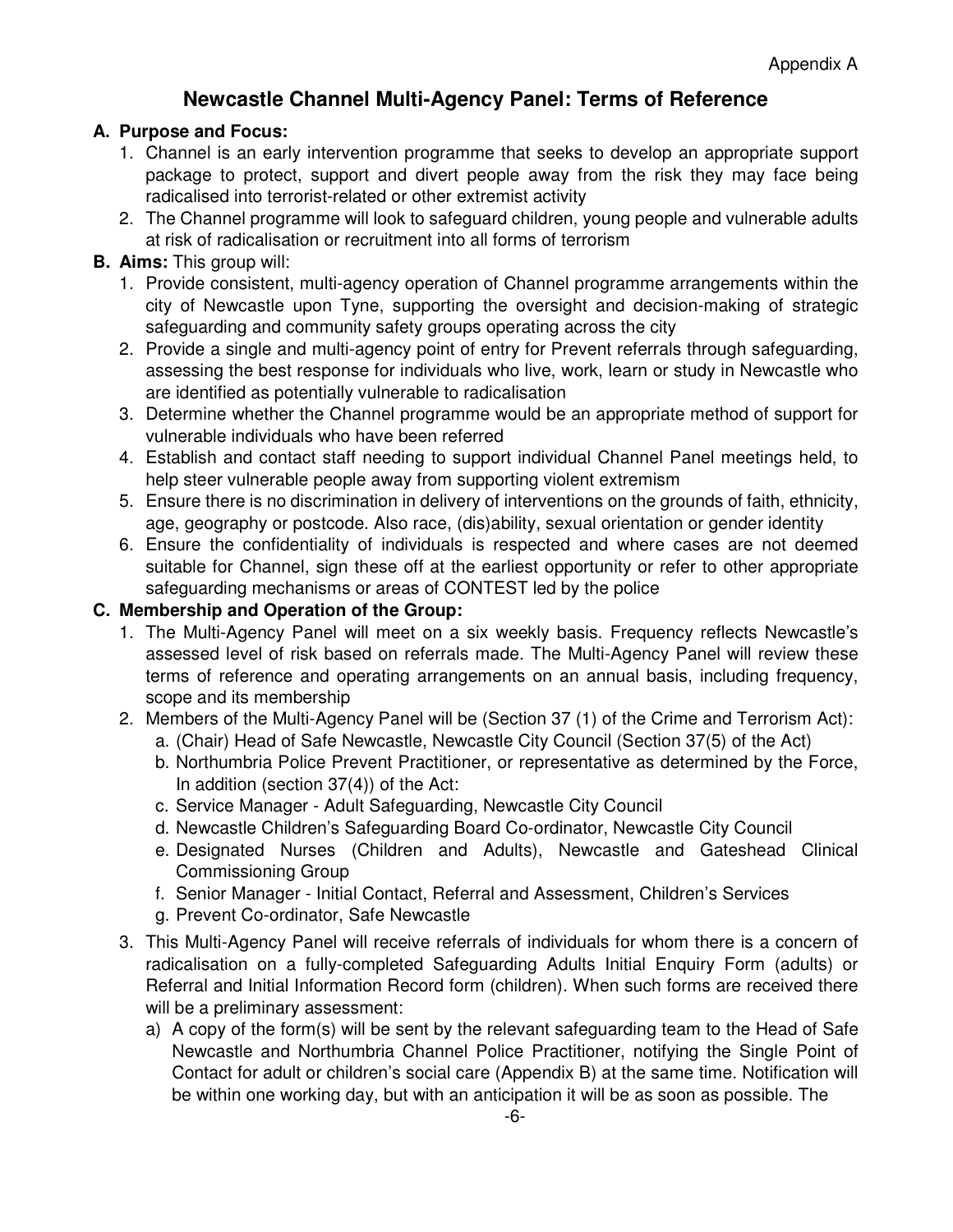safeguarding team should also make telephone/personal contact to advise the Head of Safe Newcastle and Police Practitioner that a form is being referred. In the absence of the Head of Safe Newcastle, the Prevent Co-ordinator will act on behalf of the Head of Safe Newcastle. In the absence of the Northumbria Channel Police Practitioner, the Chief Inspector, Special Branch will be informed and will appoint someone to act on behalf of the Force.

- b) The Head of Safe Newcastle and Police Practitioner will consider:
	- a. If it appears there is a valid referral and the Channel Multi-Agency Panel should meet. A referral to the Channel programme will not be considered if it is:
		- i. Malicious or misguided
		- ii. It is not clear the person is vulnerable to radicalisation
		- iii. The person is being managed through multi-agency Public Protection arrangements
- c) In some circumstances, it may only be possible to complete an accurate assessment after a period of time has elapsed and more information has become available. Multi-Agency Panel members will support any request for assistance in securing this. The Multi-Agency Panel will be responsible for ensuring all such referrals are assessed as soon as possible
- d) If a referral to the Channel programme does need to be considered, the Prevent Coordinators will call the Channel Multi-Agency Panel together as soon as is practicable
- 4. The Multi-Agency Panel will consider the outcome of the preliminary assessment and confirm an accurate picture of vulnerabilities to inform an appropriate course of action bespoke to the vulnerable individual's needs using a Vulnerability Assessment Framework form. Assessment will be consistently applied using a framework built around three dimensions of (Appendix D):
	- a) Likely engagement with a group, cause or ideology
	- b) Intent to cause harm
	- c) Capability to cause harm
- 5. If a referral is not deemed appropriate for the Channel programme, it will exit the process. When a decision is taken to exit, considering will be given to alternative forms of support, including health and social services or a referral into other aspects of the CONTEST strategy
- 6. If the Multi-Agency Panel determines an individual should be referred into the Channel programme, it will consider if other professionals are required to sit with them as a Channel Panel. Multi-Agency Panel members will support all requests in meeting timescales determined (which could be before the next scheduled meeting)
- 7. The following support programmes may be considered (though are not an exhaustive list):
	- **Counselling:** providing advice and support in dealing with a range of personal issues that could lead to vulnerability
	- **Faith guidance:** Helping an individual develop their knowledge to better challenge the claims of violent, extremist ideology
	- **Civic engagement:** exploring political engagement, civic challenge, human rights, women's rights, social justice and citizenship
	- **Working with support networks:** engaging family and peers to provide help and support for the person concerned
	- **Mainstream Services:** for example education, employment, health, housing
- 8. The Channel Panel will develop a Support Plan for every individual. It is essential that everyone at the meeting agrees that all actions can effectively be managed, including those involved in the preliminary assessment. Support will be bespoke to the individual and depend on risk, vulnerability and available resources. Ownership of the risk of involvement in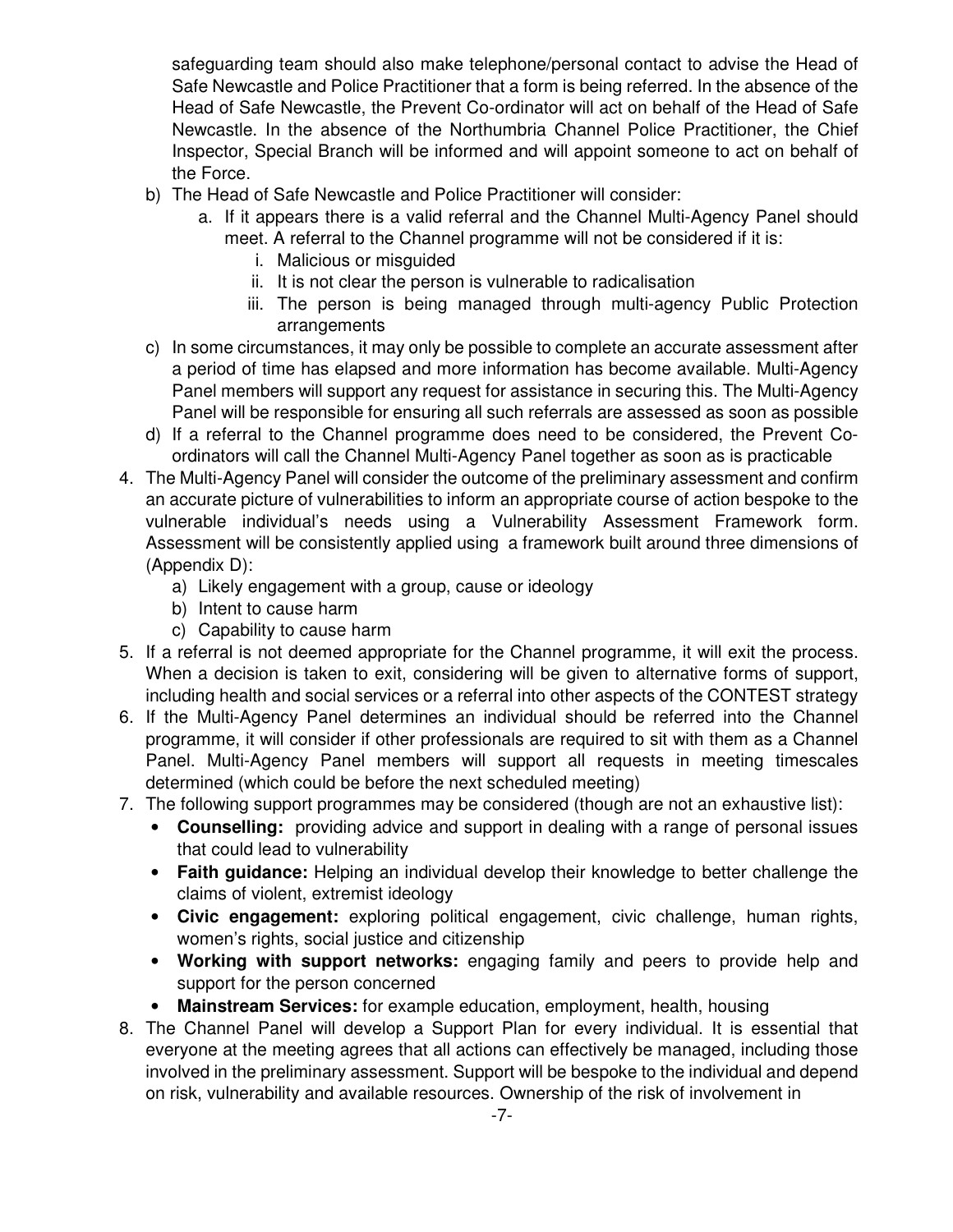terrorism will lie with the police. This is the risk posed by the individual to themselves and society through their potential active involvement in criminality associated with terrorism. The police are the most appropriate agency, throughout the life of every Channel case, to assess and manage this risk

- 9. A record of each Channel Panel meeting and Support Plan arrangements will be recorded through a Vulnerability Assessment Framework form that will be securely stored by Safe Newcastle
- 10. The Police Practitioner will liaise with the support provider and can ask the Channel Multi-Agency Panel Chair to convene a further meeting if risk is not being reduced or new matters become apparent around the person concerned. All cases will also be reviewed at least every six months
- 11. The Multi-Agency panel will maintain a record of referrals made and outcomes agreed. It will record any malicious or misguided referrals and other data. It will identify management information to share with safeguarding boards, CONTEST and Safe Newcastle Board, on request.

#### **D. Information and Sharing Confidentiality**

1. All Multi-Agency panel members will agree to confidentiality requirements as set out in this Channel Panel procedure document endorsed by safeguarding and community safety boards

#### **E. Accountability:**

1. The multi-agency panel will be accountable to the Safe Newcastle Board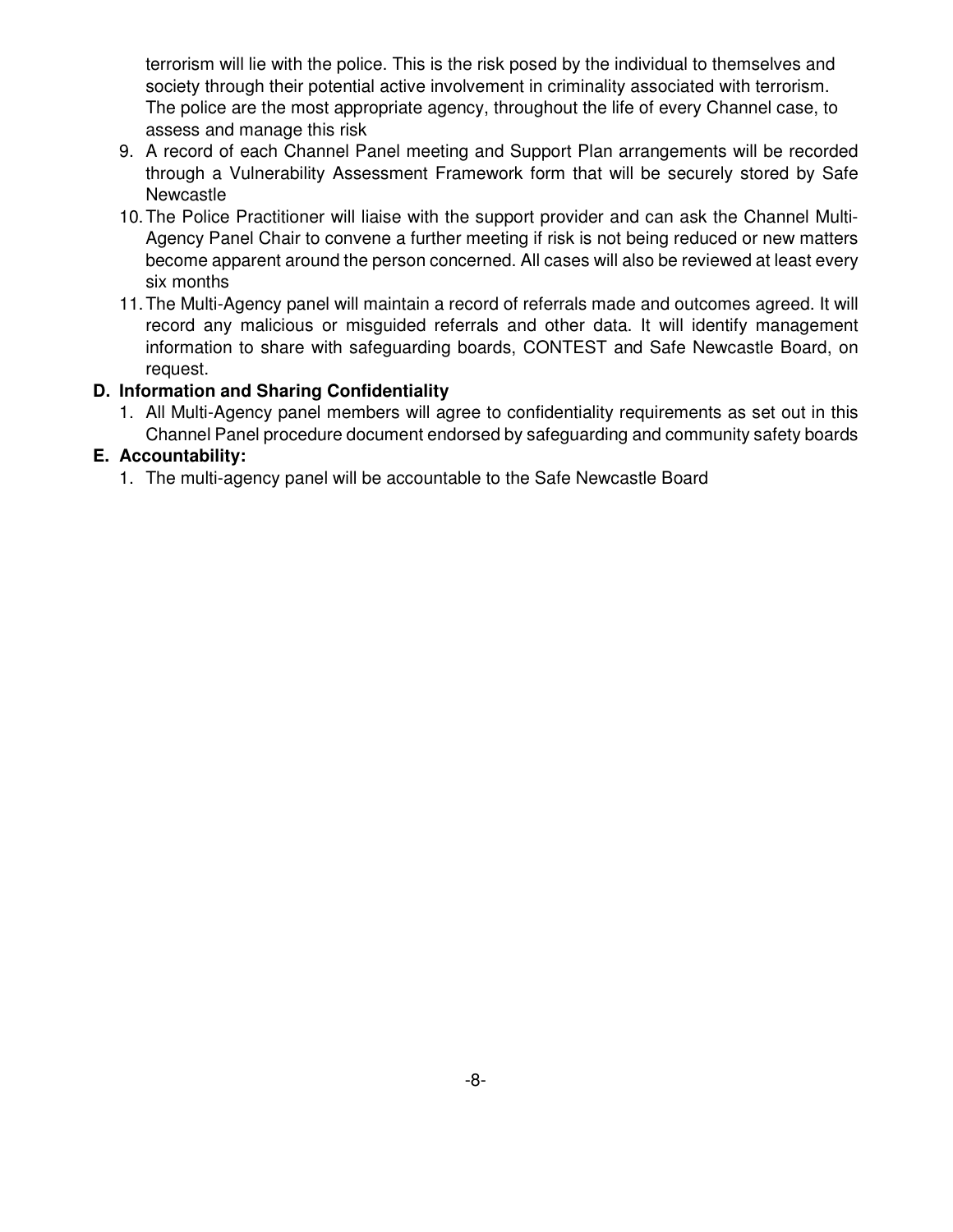#### **Newcastle Channel Panel: Single Points of Contact:**

| <b>Panel Partner</b>                                           | <b>Single Point of Contact</b>                                                                                                                                                                                                           |
|----------------------------------------------------------------|------------------------------------------------------------------------------------------------------------------------------------------------------------------------------------------------------------------------------------------|
| Newcastle City Council (Chair)                                 | Lesley Storey (A) Service Manager - Community Safety<br>lesley.storey@newcastle.gov.uk / 0191 277 7847                                                                                                                                   |
| Northumbria Police                                             | Detective Inspector 7775 Graeme Rowlings - Special Branch<br>specialbranch@northumbria.pnn.police.uk / 101 ext. 63854                                                                                                                    |
| Children's Social Care, Newcastle City<br>Council              | Dorothy Chambers, Senior Manager - Initial Contact, Referral and<br>Assessment<br>dorothy.chambers@newcastle.gov.uk / 0191 277 2500<br>Kim Brown, Service Manager - Children's Social Work<br>kim.brown@newcastle.gov.uk / 0191 211 5577 |
| Adults Social Care, Newcastle City<br>Council                  | Linda Gray, Service Manager - Adult Safeguarding<br>linda.gray@newcastle.gov.uk / 0191 278 8156                                                                                                                                          |
| Youth Offending Team                                           | Paul Brownlee, Service Manager - Services to Young People<br>paul.brownlee@newcastle.gov.uk / 0191 277 7308                                                                                                                              |
| Newcastle upon Tyne Hospitals NHS<br><b>Foundation Trust</b>   | Joanne Gamble - Head of Safeguarding<br>joanne.gamble@nhs.net / 0191 282 6904                                                                                                                                                            |
| Northumberland, Tyne and Wear NHS<br><b>Foundation Trust</b>   | Jan Gray - Head of Safeguarding and Public Protection<br>jan.grey@ntw.nhs.uk / 0191 245 6631                                                                                                                                             |
| Newcastle and Gateshead Clinical<br><b>Commissioning Group</b> | Adults: Howard Stanley - Designated Nurse, safeguarding adults<br>howard.stanley1@nhs.net / 0191 217 2581                                                                                                                                |
| (also represents General Practitioners)                        | <b>Children: Judith Corrigan - Designated Nurse, safeguarding children</b><br>judithcorrigan@nhs.net / 0191 217 2552                                                                                                                     |
| <b>Community Rehabilitation Company</b>                        | Jan Hannant - Director Northumbria CRC Ltd<br>jan.hannant@sodexojustice.scc.gsi.gov.uk / 0345 608 0204                                                                                                                                   |
| <b>National Probation Services</b>                             | Neil Codling - Newcastle (East) Local Delivery Unit Manager<br>neil.codling@probation.gsi.gov.uk / 0191 261 9091                                                                                                                         |
| <b>Community and Voluntary Sector</b>                          | Martin Gollan - Support and Development Manager, Newcastle<br><b>Council for Voluntary Service</b><br>martin.gollan@cvsnewcastle.org.uk / 0191 235 7023                                                                                  |
| Schools                                                        | Sandra Davison - Advisor, Health, Wellbeing, Safeguarding<br>sandra.davison@newcastle.gov.uk / 0191 277 4465                                                                                                                             |
| Your Homes Newcastle                                           | Trevor Healy - Tenancy and Estates Manager, Your Homes<br>Newcastle<br>trevor.healy@yhn.org.uk / 01912781550                                                                                                                             |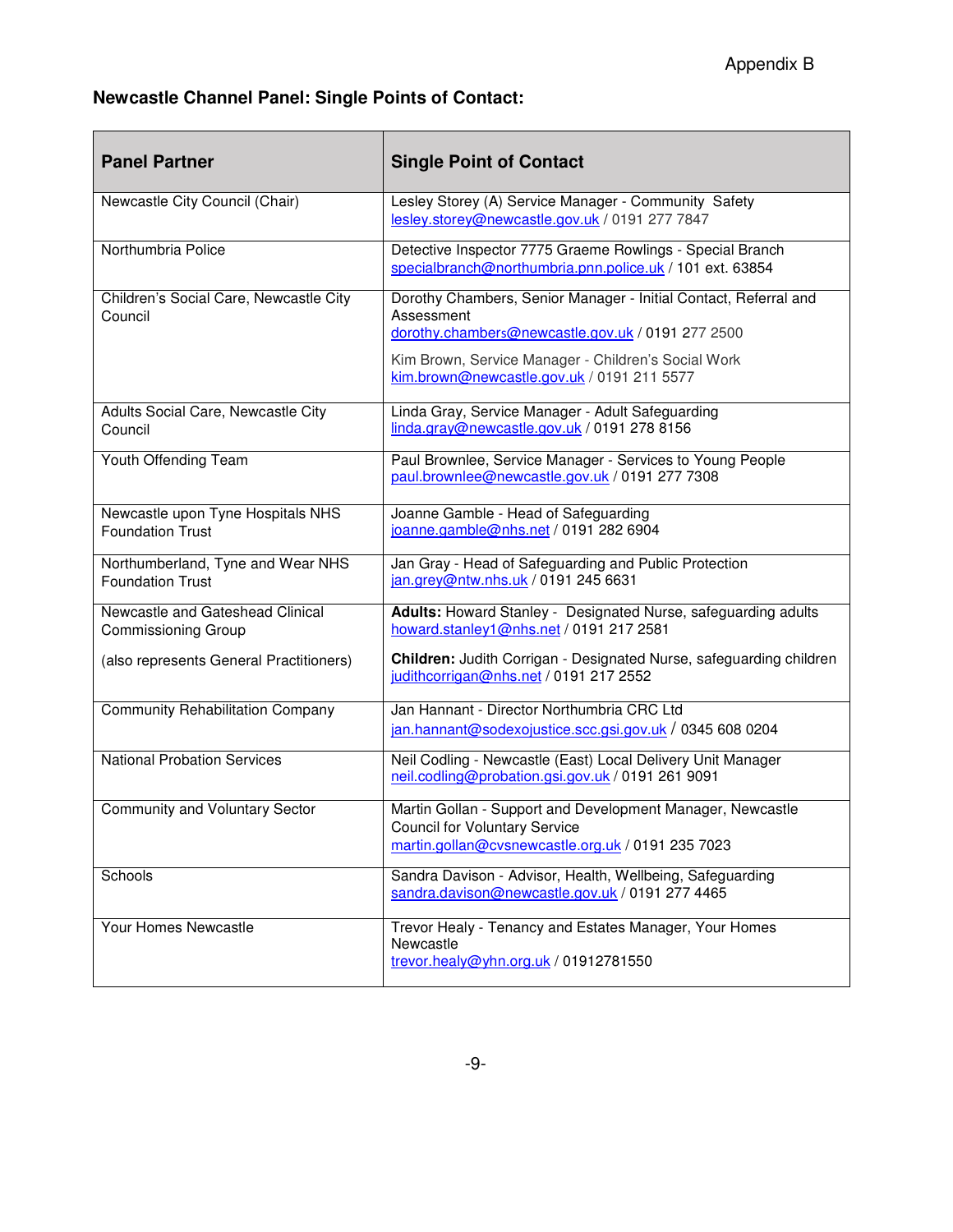Appendix C

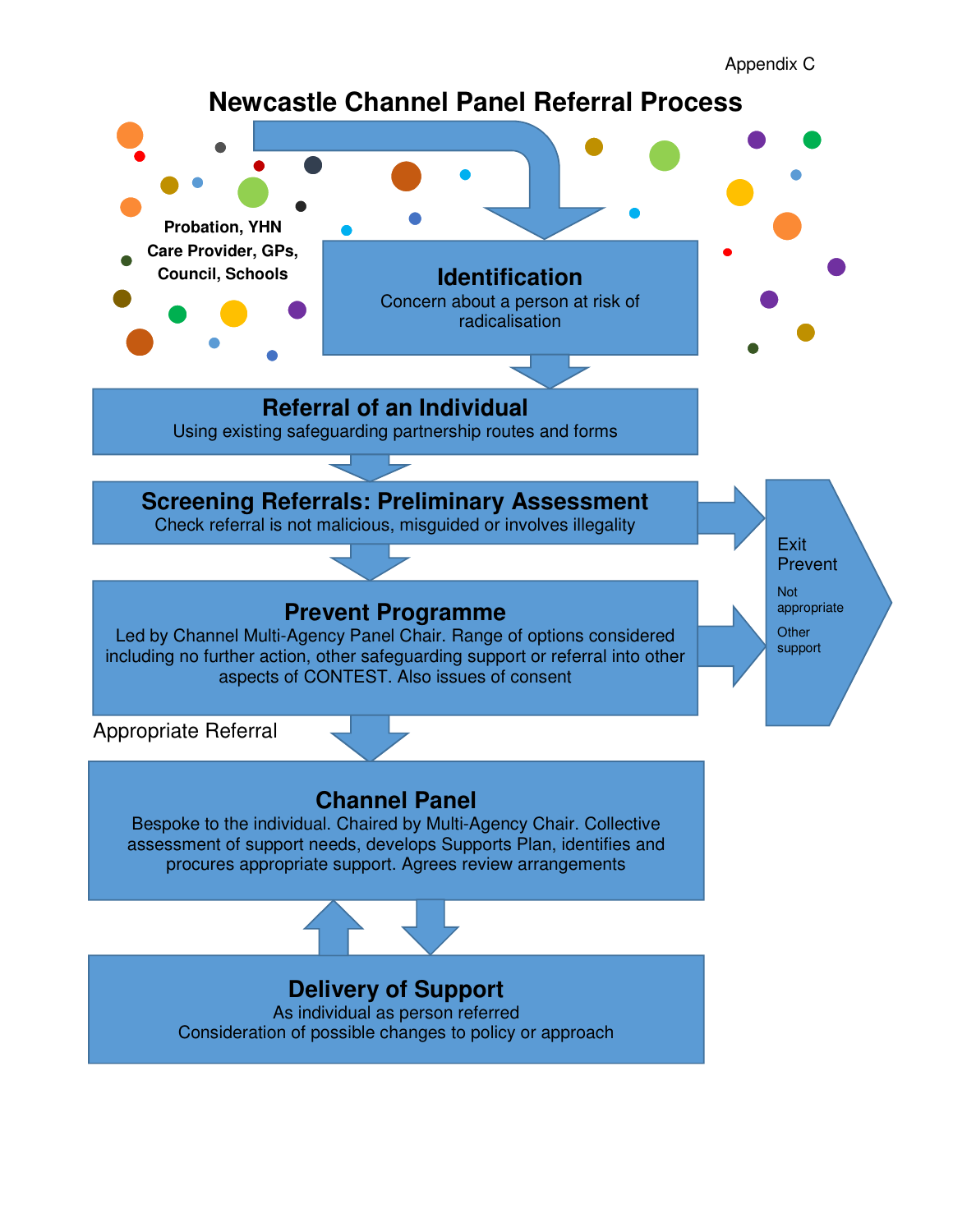#### **Newcastle Channel Panel: Common Vulnerability Factors**

In Newcastle, the Channel Panel process will consistently assess vulnerability by application of a framework built around three dimensions:

- A person's engagement with a group, cause or ideology
- A person's intent to cause harm; and
- A person's capability to cause harm

Factors will be consistently applied regardless of where potential radicalisation might come from, be that, for example, the extreme far right or internationally-inspired terrorism, eg Daesh (so called ISIS).

#### **Indicators someone might be engaged with an extremist group cause or ideology:**

- Spending time in the company of suspected terrorists
- Changing style of personal appearance, eg dress, to accord with a group
- Day-to-day behaviour becoming increasingly centred on an extremist ideology, group or cause
- Loss of interest in friends/activities not associated with the extremist ideology, group or cause
- Possession of materials or symbols associated with an extremist cause, eg swastika
- Attempts to recruit others to the ideology, group or cause of an extremist cause
- Communication with others suggesting identification with an extremist ideology, group or cause

#### **Indicators someone has the intention to cause harm by violence/other illegal means:**

- Identifying others as threatened what they stand for/blaming that group for social/political ills
- Using insulting or derogatory language to reference another group
- Speaking about immense harm from another group and the importance of action now
- Expressing attitudes that justify offending on behalf of an ideology, group or cause
- Condoning or supporting violence towards others
- Plotting or conspiring with others

#### **Indicators someone is capable of contributing directly/indirectly to acts of terrorism:**

- Having a history of violence
- Being criminally versatile/using criminal networks to support extremist ideology, group or cause
- Having occupational skill that can enable acts of terror
- Having technical expertise that can be deployed towards an act of terror

#### Further Reading:

Channel Panel guidance Protecting the UK against terrorism (library)